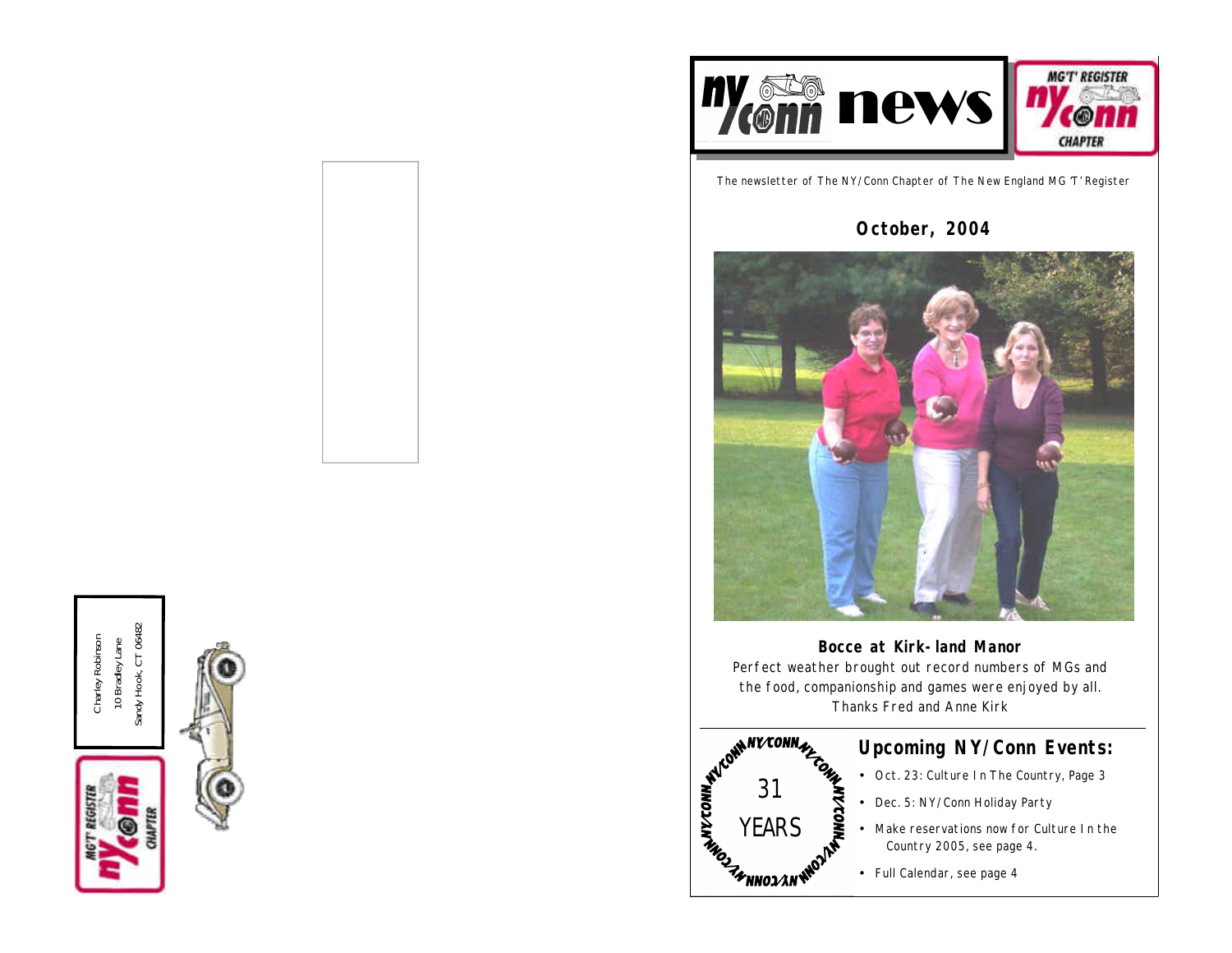

NY/Conn Website: **http://nyconn.org**

#### **Charley Robinson**

**J.W. J. J.Come** 

*Managing Director Editor (Newsletter)* 10 Bradley Lane Sandy Hook, CT 06482 203-270-1244 director@nyconn.org

### **Jan Hurd**

*Photo Archive* 11 Partridge Drive Ridgefield, CT 06877 (203) 438-2796 photos@nyconn.org

# **Andrea Fanelli**

*Membership Treasurer* 356 E. Grassy Sprain Road Yonkers, NY 10710 914-961-7105 membership@nyconn.org

### **Ed Flax**

*Webmaster* 5 Oxford Court Princeton Junction, NJ 08550 (609) 275-8690 webmaster@nyconn.org

#### **Membership**

All memberships expire at the end of November. Send a check made payable to **Andrea Fanelli or cash**. (See her address above). All NY/Conn members should also be current members of The New England MG 'T' Register, PO Box 1957, Cary, NC 27512-1957; 919-851-3030; fax: 919-858-0386, email: athomas990@aol.com, or on the web at http://www.nemgt.org.

### **British Marque Car Club News**

As a participating club, NY/Conn members are entitled to a discount on subscriptions to the British Marque monthly newspaper; \$11 instead of the usual \$18. The marque features news and events from more than 100 British car clubs and is published 11 times a year. Check them out online at www.britishmarque.com or subscribe today.

|                         | <b>PARTICIPATING CLUB</b>                               |                            |
|-------------------------|---------------------------------------------------------|----------------------------|
|                         | MEMBER SUBSCRIPTION                                     |                            |
|                         | 11 ISSUES -- \$11.00                                    |                            |
|                         | (CANADA -- \$14.00 U.S.:                                |                            |
|                         | U.K. AND ELSEWHERE OVERSEAS - \$19.00 U.S.)             |                            |
| <b>NAME</b>             |                                                         |                            |
| <b>ADDRESS</b>          |                                                         |                            |
| CITY                    | STATE/                                                  | <b>21P</b>                 |
|                         | PROV.                                                   |                            |
| PARTICIPATING CLUB NAME |                                                         |                            |
|                         | Submit cheque and form to: ENTHUSIAST PUBLICATIONS, LLC |                            |
|                         | 5 OLD NASONVILLE ROAD                                   |                            |
| Mease check:            |                                                         | HARRISVILLE, RI 02830-1905 |
|                         | <b>NEW</b>                                              | <b>RENEWAL</b>             |



### Page 11

7conn

# **The 10th Commandment**

- **ASSUME:** When you **ASSUME** you make an **ASS** out of **U** and **ME**.
- **K.I.S.S.: K**eep **I**t **S**imple **S**tupid

### **Murphy's Laws:**

- 1. Nothing is as easy as it looks.
- 2. Everything takes longer than you think.
- 3. Anything that can go wrong will go wrong.
- 4. If there is a possibility of several things going wrong, the one that will cause the most damage will be the one to go wrong. Corollary: If there is a worse time for something to go wrong, it will happen then.
- 5. You never run out of things that can go wrong.
- 6. If anything simply cannot go wrong, it will anyway.
- 7. If you perceive that there are four possible ways in which a procedure can go wrong, and circumvent these, then a fifth way, unprepared for, will promptly develop.
- 8. If everything seems to be going well, you have obviously overlooked something.
- 9. It is impossible to make anything foolproof because fools are so ingenious.
- 10.Whenever you set out to do something, something else must be done first.
- 11.Every solution breeds new problems.

### **O'toole's Commentary On Murphy's Law:**

"Murphy was an optimist."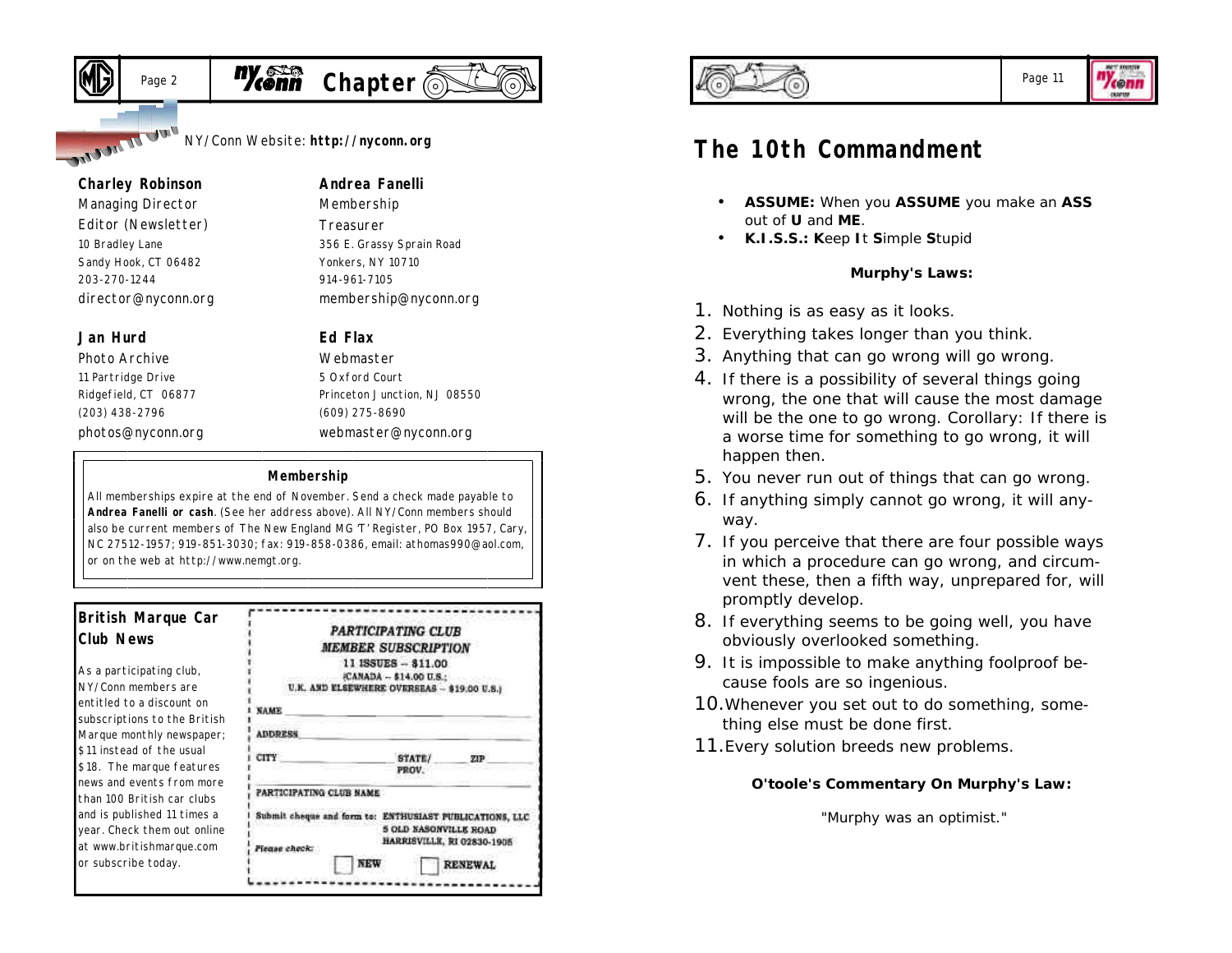

Page 10



© 2004 Vincent T. Ciulla

# **The Ten Commandments of Auto Repair**

|            | Thou shalt not place any essential portion of<br>thy anatomy beneath a car that is not properly<br>supported with jack stands or blocks.                |
|------------|---------------------------------------------------------------------------------------------------------------------------------------------------------|
| ''         | <b>I hou</b> shalt not work on any part of the starting<br>or charging system without first disconnecting the<br>battery.                               |
| H          | Thou shalt suffer no flame or spark near the<br>battery or the fuel system.                                                                             |
| <b>IV</b>  | <b>I hou</b> shalt forsake the open end of the<br>wrench, and whenever possible to use always the<br>box end upon thy nuts and thy bolts.               |
|            | <b>I hou</b> shalt always securely block the wheels of<br>the car before starting work, lest thee run thyself<br>over with thine own car.               |
| VI         | Thou shalt never lose thy temper or thy pa-<br>tience. Remember: "Act in haste and you will re-<br>pent at your leisure."                               |
| <b>VII</b> | Thou shalt always exercise extreme care when<br>opening thy radiator, lest thee parboil thyself or<br>some innocent bystander.                          |
|            | Thou shalt clean up any and all of the fluids<br>that thy auto may emit, lest they ignite or poison<br>thy pet, thy child, thy soil or thy groundwater. |
| IX         | Thou shalt always place thy car's transmission<br>in Park or Neutral before commencing work.                                                            |
|            | <b>I hou</b> shalt never forget the laws of ASSUME,<br>K.I.S.S., and Murphy, and never blame another<br>person for thine own errors.                    |



#### Page 3 '/conn

### THE HUDSON RIVER TOUR REDUX

 **Culture In The Country XI**

<u>ቢ</u>

 $\overline{\mathcal{O}}$ 灰



corpu



How many want to get cultured? *Judy Johnson 914-277-5480 – home 914-277-4571 – office 914-844-7199 – cell By Thursday, Oct. 21st.*

### **Itinerary**

| 9:30-10:00AM - Cider and doughnuts, coffee (breakfast if you |  |  |  |  |  |
|--------------------------------------------------------------|--|--|--|--|--|
| wish). Meet at Lou's Deli and restaurant, Exit 17 off 184.   |  |  |  |  |  |

- **10:00-10:45AM -** Drive to Locust Grove home of Samuel Morse Visitor's Center, Poughkeepsie, Route 9.
- **11:00—1:00PM -** 10 minute video and guided tour of mansion, \$6 each. See gardens and gift shop
- **1:15—1:30PM -** Leave for lunch. at Haymarket, Route 44 East
- **1:30PM—? -** Lunch at Haymarket, Route 44 East, a 4-Star restaurant run by graduates of Culinary Institute. Great varied menu!! (reasonably **priced)**

Y ou'd think by now that we had<br>toured every mansion overlook toured every mansion overlooking the Hudson River, but Judy has managed to find yet another to replace the vetoed Lennox, Mass. tour. This time it is the Samuel Morse estate. The 150-acre historic site includes an Italianate villa designed by Alexander Jackson Davis containing extensive collections of American & European decorative and fine arts. Three miles of carriage



*(Continued on page 8)*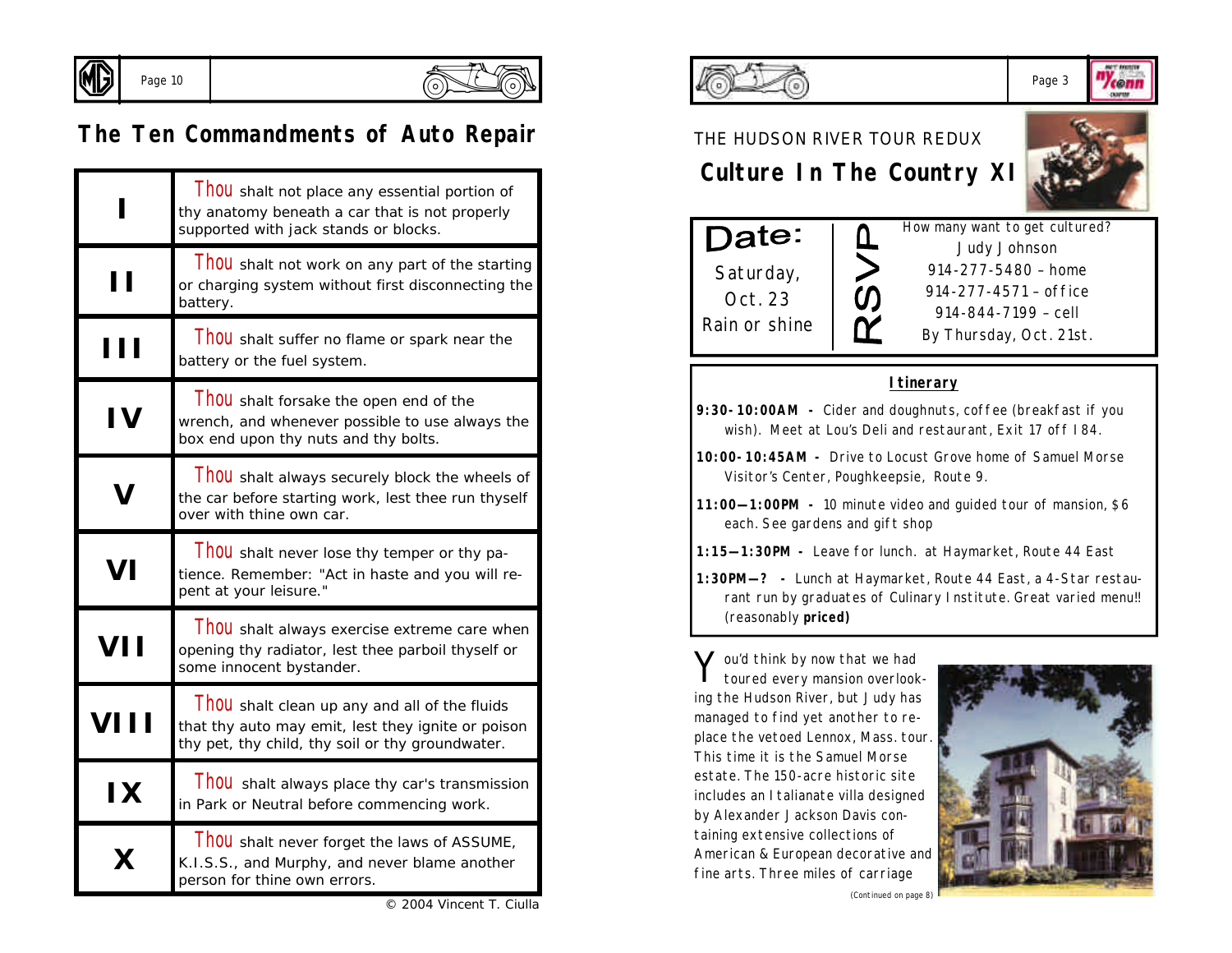

# **August 2004 October 2004**

Page 4

| Sun | Mon | Tue | Wed | Thu | Fri | Sat            |
|-----|-----|-----|-----|-----|-----|----------------|
|     |     |     |     |     | 1   | $\overline{2}$ |
| 3   | 4   | 5   | 6   | 7   | 8   | 9              |
| 10  | 11  | 12  | 13  | 14  | 15  | 16             |
| 17  | 18  | 19  | 20  | 21  | 22  | 23             |
| 24  | 25  | 26  | 27  | 28  | 29  | 30             |
| 31  |     |     |     |     |     |                |

### **Schedule of Events** (NY/Conn events in bold)

- **October 23: Culture in the Country with Judy & Patricia**. Tour of Samuel Morse's home, Locust Grove. See details on page 3.
- November 5-7: 14th MG Jamboree, Tampa, FL. Arnie Anderson, Florida Suncoast MG Car Club, 813-651-1646, suearna@aol.com.
- **December 5: (5 PM 10PM) NY/Conn Holiday Party**, Tap Room, Chuck's Steak House, Danbury, CT.

### 2005

- July 11—15: GoFWest, Santa Ynez Valley, CA. Sponsored by a group of 20 left-coast MG clubs, this is a well produced and attended event. At GOF 77, Larry Long, who journeyed from California to Painted Post, issued an invitation to all MG enthusiasts to join them. What a great summer vacation-pack up the spares.
- **October 22, 2005: Culture In The Country XII—**Contact Judy Johnson if anyone wants to go to Culinary Institute American Bounty Restaurant next year. They require reservations nine months in advance. **Please get back to Judy ASAP if you would like to attend.**



corne

# **What's In Your Tool/Spares Kit?** (Cont.)

tors, carburetors, head gaskets, superchargers, water pumps, fan belts and the list goes on. I even saw someone replacing a piston in the Toronto GOF parking garage.

Obviously, you don't want to, and physically couldn't—unless you had a trailer, carry a spare for every part that could break. Nor do you want to carry every tool that would be required to effect every possible repair.

Jan normally carries a kit in the TD containing some gaskets, rubber plugs to replace core plugs, spark plugs, wires, points, rotor etc that would fit TC's, TD's or TF's. He also has a fuel pump that he could rebuild that would fit a TC or TD. My generator, if rebuilt would fit TD's or TF's and maybe a TC if it had been converted to the later generator. I also recently replaced my TF fuel pump and will have the old one rebuilt as a spare. Jan thinks this same pump would also work on an MGA or early MGB.

So, I'm asking for help to compile a three-stage tool kit and a three-stage spares list.

### **Tools:**

1. The Basics: Essential tools that everyone should have on hand all the time.

- 2. Handy Additions: Tools that would be nice to have if space and money permit.
- 3. Luxury Tools: Tools to be shared—maybe something the club could buy.

### **Spare Parts:**

- 1. The basics: Essential parts that everyone should have (spark plugs, points, etc.). But give me your list.
- 2. Handy Additions: Spare whitworth nuts and bolts, gaskets, hoses, belts (maybe some of these belong in the basics, but you get the idea).
- 3. Good to have as a group, but not everyone needs to have one: generators, water pumps, etc. (What do you have on hand now and what should we as a group have?)

**Send me your ideas** (Charley Robinson), I'll compile the list for a future newsletter. Then for the next trip, we can assign major tools and spares to individuals so that no one is overloaded yet we might have the tools and spares to make the repairs that will keep everyone rolling.

Any other suggestions, comments or ideas are welcome.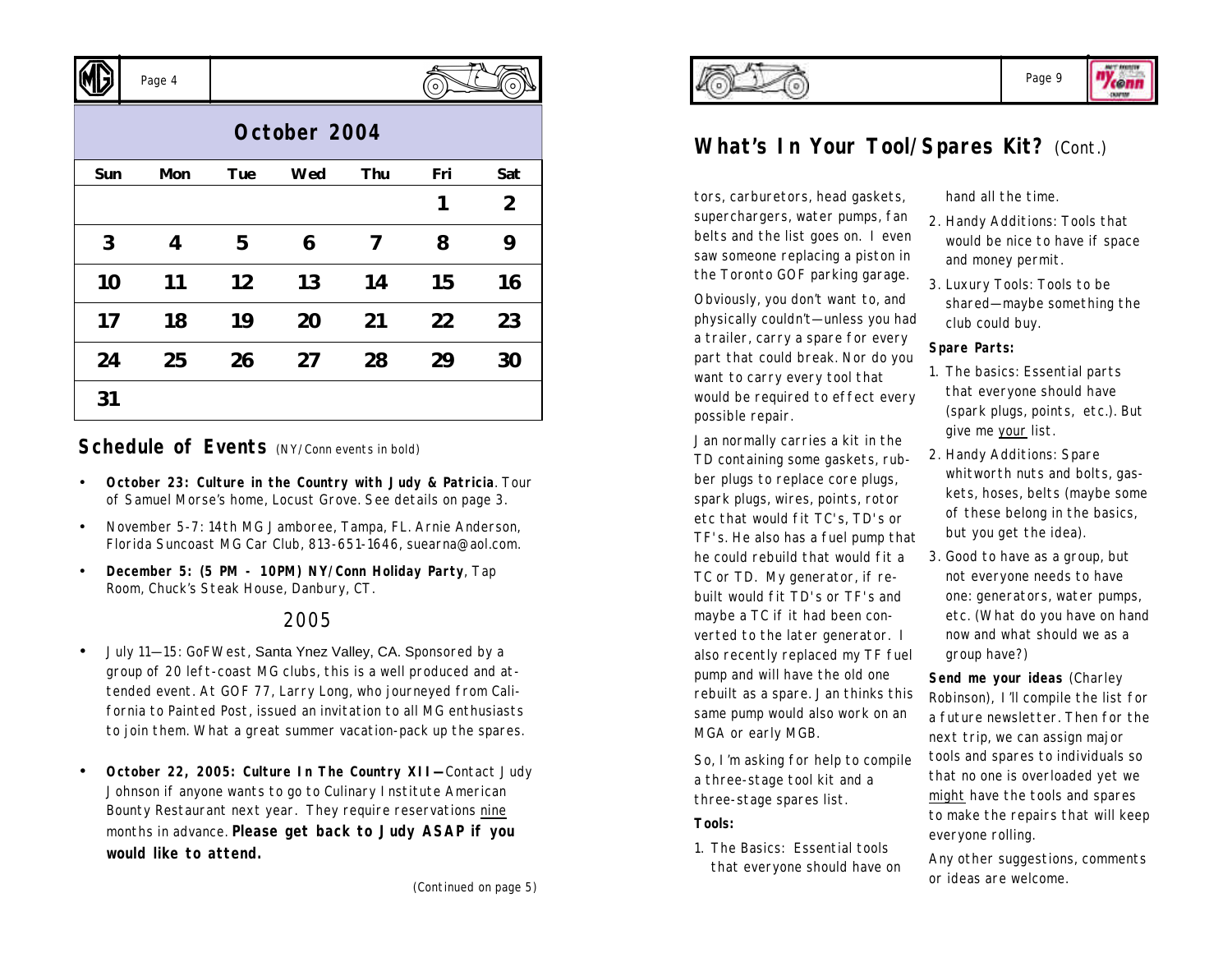



# **Culture In The Country (Cont.)**

roads (translates to walking trails) wind through the landscaped grounds, romantic gardens and shady grooves.

Morse was an inventor, an educator, a painter, a community activist and a landscape architect. The historic gardens, the largest nature preserve between Cold Spring & Hyde park, remain one of the most outstanding features of the estate.

Some of us have more than a passing familiarity with Morse, having used his inventions (the telegraph & Morse code) prior to the telephone. So plan to join us to renew your acquaintance with this marvelous device and to enjoy the beauty of the fall country side along the Hudson River Valley.

#### **Lou's Deli—**Exit **Directions:** 17 off I84 West

(Ludingtonville Rd.) – turn left, go to end, turn right, 1st parking lot past Hess station.



**Locust Grove—**I84 West to Taconic Parkway North. Exit to Route 55 West, to Poughkeepsie. Just before Mid-Hudson Bridge, turn right onto Route 9 South – Locust Ave. is 2 miles on right.

**Haymarket Restaurant—**Turn left out of Locust Grove onto Route 9 North, Take Exit 55/44 East. At fork, bear left onto Route 44. Restaurant is approximately 1 mile on right in shopping center – 718 Dutchess Turnpike (Route 44).

 $\frac{1}{2}$  OCUSt  $G$  TO Ve

2683 South Road (Rt. 9) Poughkeepsie, NY 12601 (845) 454-4500 Www.morsehistoricsite.org Locust Grove is located on Rt. 9 in Poughkeepsie, NY, 2 miles south of the Mid-Hudson Bridge or 11 miles north of I84.





### **Schedule of Events (Continued)**

### 2006

• June 22 –25: MG2006—Save The Date—Sponsored by the North American Council of MG Registers (North American MMM Register, New England MG 'T' Register, North American MGA Register, North American MGB Register & American MGC Register). Final destination to be determined, but it will be at a great family destination with many things to do and will feature roads which will keep a permanent smile on your face. To be added to the mailing list, send your name, address and e-mail to: MG2006, 318 Hampton Park, Westerville, OH 43081-5723 or email the info to: INFO@MG2006.com. Check it out on the web at: www.mg2006.com.

# **What's In Your Tool/Spares Kit?**

It seems that every time I attend a GOF, something on the TF demands attention. In spite of any prep I might do, invariably something breaks down. For example, my generator on the way to GOF 77 although I had replaced it just four or five years, and not that many miles, ago.

The whole process though, of having a replacement generator delivered overnight by Abingdon Spares (at an outrageous cost) and scrounging for tools and parts in the parking lot of the Best Western, got me to thinking about what one should reasonably carry to keep your MG on the road.

A note from Jan Hurd further expanded the idea. Jan has suggested that we set up a NY/Conn spare parts stock list so that we each carry a part or two for use primarily at group events and get-togethers. Jan says, "If we knew who had what part and what tools it would be a help for repairs to get home and no one would loose too much luggage space to spares."

Parts that I've experienced failure with or have seen others replacing on the road include: spark plugs, points, condensers, distributors, distributor caps, rotors, axle half shafts, genera- *(Continued on page 9)*